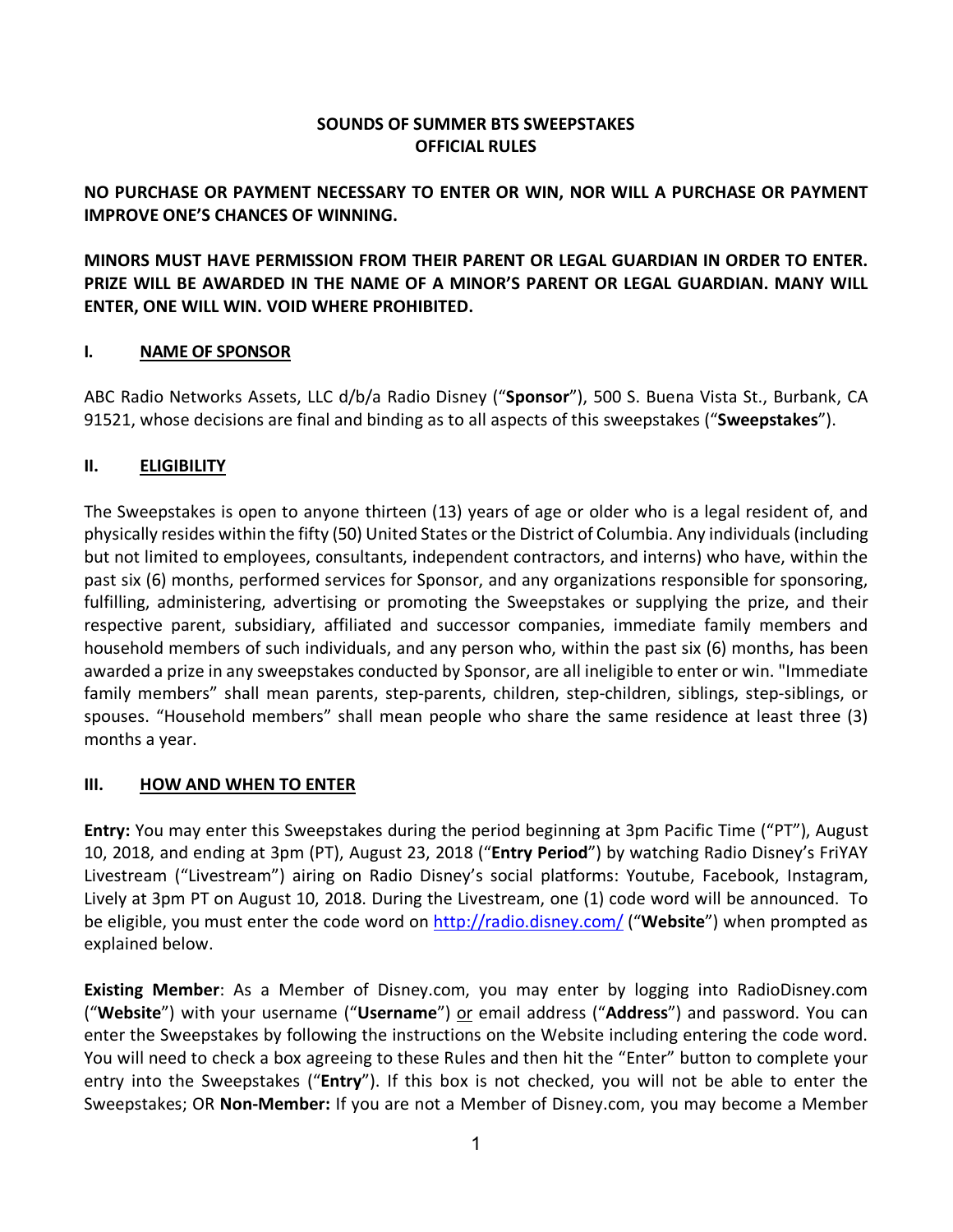for free by visiting the Website, clicking on the "Not registered?" link and providing the requested information on the registration form through the "Create Your Disney Account" section on the Website. In order to become a Member, you will be required to click where indicated to signify that you accept and agree to be bound by the Terms of Use ("**TOU**") located at http://disneytermsofuse.com. Once you are a Member, you may enter the Sweepstakes by following the instructions on the Website including entering the code word. You will be automatically sent back to the entry page on the Website, where you will need to check a box agreeing to these Rules and then hit the "Enter" button to complete your Entry. If this box is not checked, you will not be able to enter the Sweepstakes.

Normal internet access and usage charges imposed by your online service will apply. If an Entrant accesses the Sweepstakes on his/her mobile device to enter, the Entrant's wireless service provider may charge the Entrant for applicable data charges. Other charges may apply (such as normal airtime and carrier charges) and may appear on the Entrant's mobile phone bill or be deducted from his/her prepaid account balance. Wireless carriers' rate plans may vary, and the Entrant should contact his/her wireless carrier for more information on rate plans and charges relating to his/her participation in this Sweepstakes. Wireless service may not be available in all areas. Each Entrant should check his/her mobile device capabilities for specific instructions.

For purposes of these Rules, all times are PT. Sponsor's computer is the official time-keeping device for the Sweepstakes. It is solely your responsibility to notify the Sponsor if you or your Parent changes your Address. To do so, go to https://disneyprivacycenter.com/communication-choices/, log into your account (from your computer only) with your Username/Address and password, click on "Modify" and follow the instructions on how to change the Address.

## **IV. PRIZE**

**One (1) prize:** The winner ("Winner") will win a prize consisting of the following:

A three (3) day / two (2) night trip for up to four (4) people (Winner and up to three (3) guests) ("**Group**") to attend a BTS concert ("Concert") in Los Angeles, CA ("City").

Prize consists of the following elements ("Prize"): [a] room accommodations consisting of one (1) standard room (quadruple occupancy) for up to two (2) nights at a hotel selected by Sponsor in its sole discretion ("Hotel"); [b] up to four (4) Concert tickets; and [c] if the Winner resides more than twohundred and fifty (250) miles from the City: (i) round-trip coach air transportation for the Group between a major U.S. gateway airport near the Winner's residence and an airport near the City ("Destination") as selected by Sponsor in its sole discretion, (ii) round-trip car service transfers for the Group between the Destination and Hotel, as determined by Sponsor in its sole discretion, and (iii), round trip ground transportation between the Hotel and the location of the Concert and Store as selected by Sponsor in its sole discretion. The foregoing air travel and ground transportation shall be collectively referred to herein as "Trip." There are no other prizes available to be won.

# **Group must travel on the same itinerary and must travel by September 8, 2018 on Sponsor selected dates that correspond with the Concert selected by Winner.**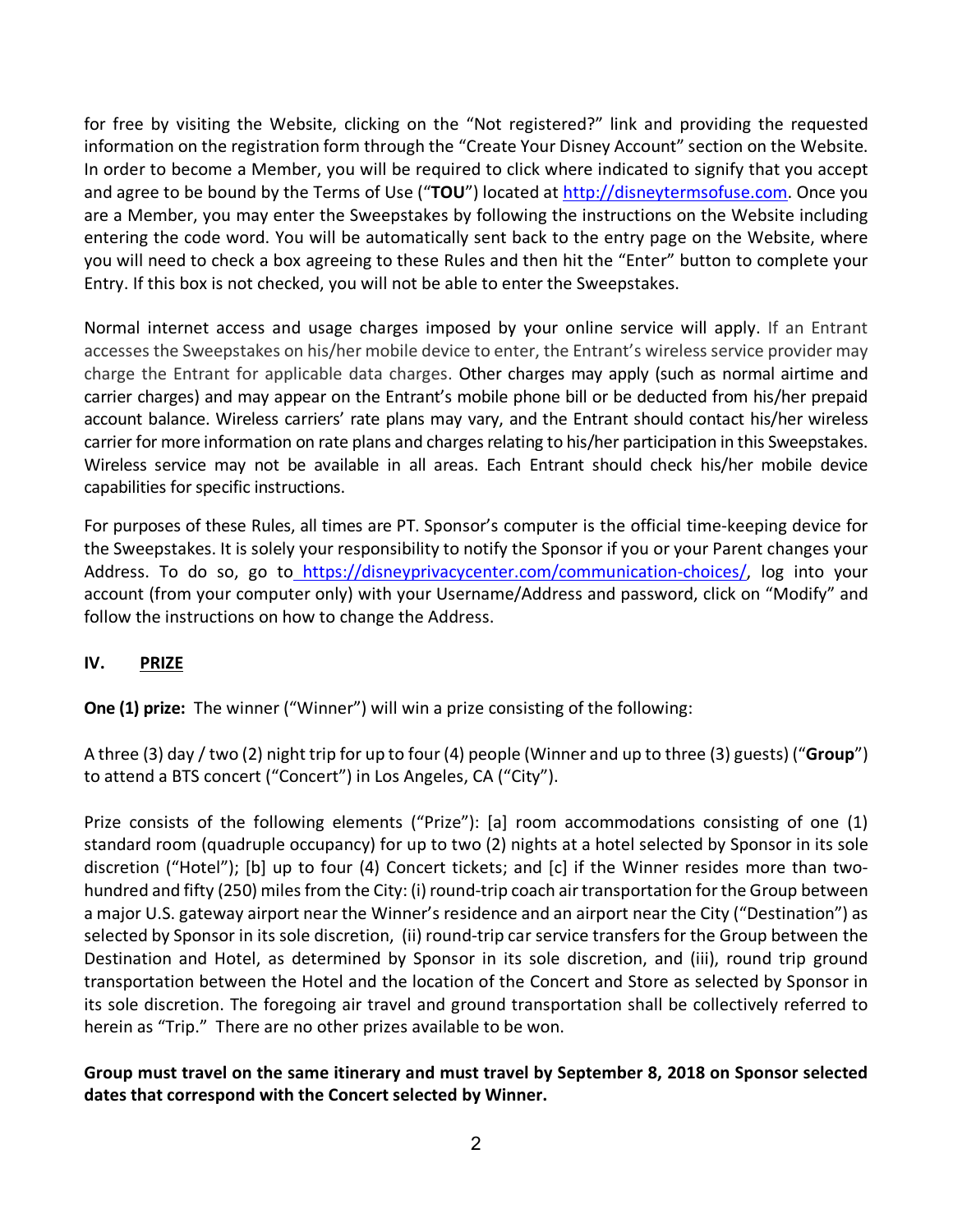If Winner is unable to travel during the dates designated by Sponsor, the Prize will be forfeited in its entirety and an alternate Winner will be selected from among all eligible entries received during the Entry Period, time permitting. All elements of the Prize are determined at the sole discretion of the Sponsor, including, but not limited to, Concert, and Trip if applicable. Sponsor makes no representation as to the participation of the Artists in the Meeting portion of the Prize. Meeting has no cash value and is subject to talent availability and professional commitments. If Meeting is less than three (3) minutes, Sponsor's liability shall be limited to awarding the remaining elements of the Prize to Winner. In the event the Winner is able to travel on the scheduled travel dates, but Meeting or Concert portions of the Prize do not or cannot take place as scheduled or at all, for reasons including, but not limited to, scheduling conflicts, cancellations, postponement, location changes, an event of force majeure, or for any other reason, then Sponsor reserves the right to award the remainder of the Prize with no further obligation to the Winner. Group must follow all instructions of Sponsor related to the Prize and/or Trip. Should Group fail to adhere to any such instructions or engage in unruly, obnoxious, illegal, threatening, or otherwise inappropriate behavior (as determined by Sponsor in its sole discretion), Sponsor reserves the right, without further notice or warning, to terminate the Prize and/or Trip or other applicable experience early, in whole or in part, and send Group home and/or take other actions as Sponsor deems appropriate in its sole discretion without any liability or other obligation to Group. Date and location of Concert are subject to change. Concert portion of the Prize is subject to, and Sponsor is not responsible for, terms and conditions for concert admittance, changes to production schedule, production exigencies or delays, postponements or cancellation. Group must comply with the Concert's rules and regulations at all times. Failure to do so may result in forfeiture of the Prize. Prize is subject to availability. All expenses not specifically mentioned herein are not included and are solely the Winner's responsibility, including but not limited to: meals, alcoholic beverages, fax, gratuities and tips, insurance, baggage fees, laundry service, merchandise, parking, room service, service charges, incidental charges, souvenirs and telephone calls. Airline carrier and hotel regulations and conditions apply, and Entities will not be liable for any expenses incurred as a consequence of flight cancellation/delay. Travel and lodging are subject to availability, certain restrictions, blackout dates and Sponsor's approval. If Winner is a minor (as defined by his/her state of primary residence), Winner must be accompanied by his/her Parent as a member of the Group, and if a guest of Winner is a minor (as defined by his/her state of primary residence), such guest must be accompanied by his/her Parent as a member of the Group. All members of the Group will be required to execute and return a "Release of Liability" prior to ticketing. Members of the Group are solely responsible for obtaining any and all necessary travel documents (passports, valid photo I.D., credit card, etc.) before departure. Approximate retail value of the Prize ("ARV"): \$4,000.00, which will vary depending upon points of departure and seasonal fluctuation of lodge rates and airfares. If the actual value of the Prize is less than the stated ARV, the difference will not be awarded. Prize is not redeemable for cash or transferable. Sponsor reserves the right, at its sole discretion, to substitute the Prize (or elements thereof) with one of comparable or greater value. The Prize cannot be used in conjunction with any other promotion or offer. Prize elements may not be separated. Any damaged, lost or stolen tickets, will not be replaced. Winner will not receive compensation from Sponsor for Prize elements, including, but not limited to, Concert tickets or Trip that the Winner is unable to use for any reason, and such unused portion of the Prize will be forfeited. If Winner chooses to bring less than the allotted number of guests, the Prize will be awarded in increments suitable for the actual number of participants with no substitute prize or compensation provided to the Winner. Winner may not charge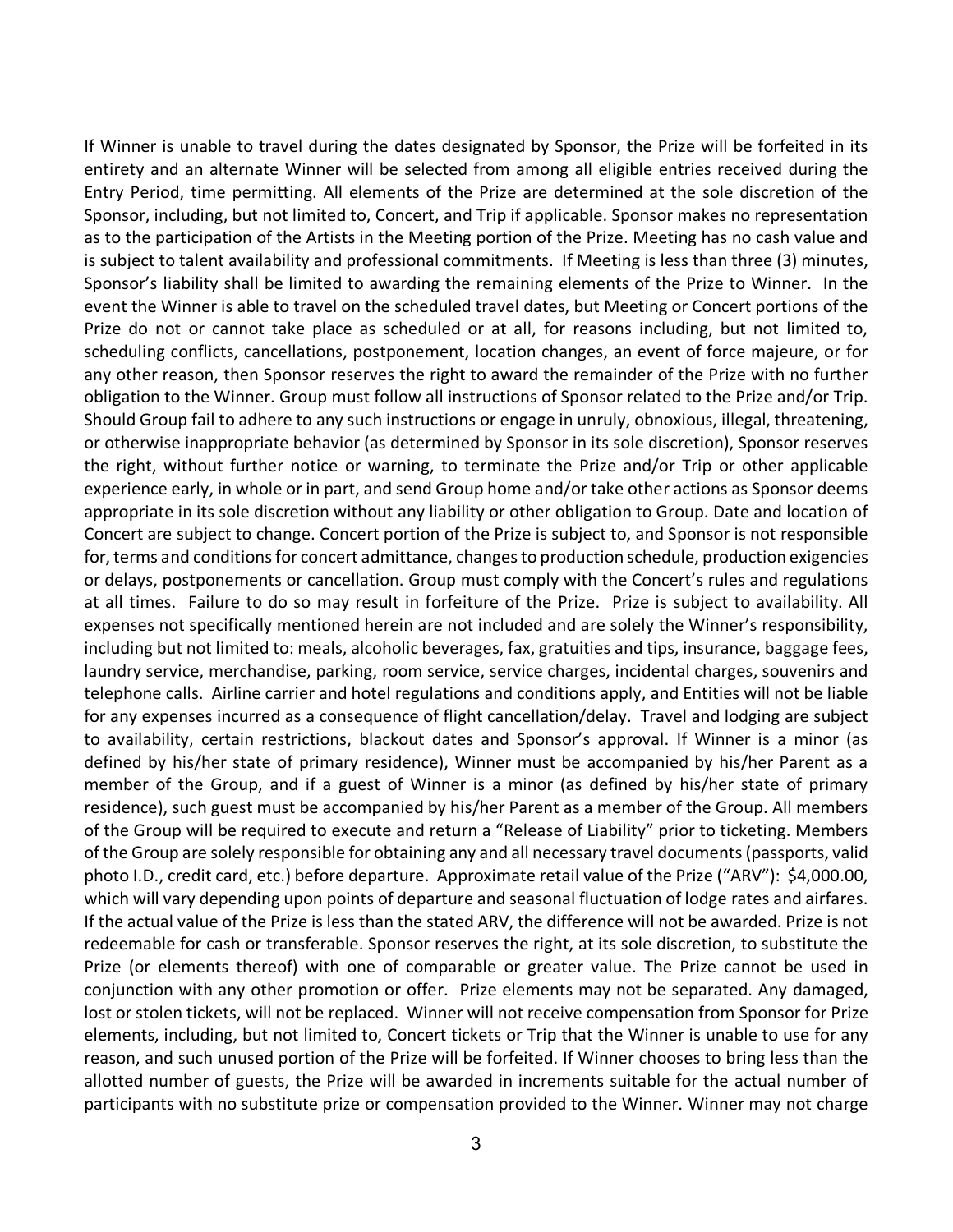any guest for participating in the Prize. Prize is awarded "as is" with no warranty or guarantee, expressed or implied, being provided by Sponsor. In the event there is a discrepancy or inconsistency between disclosures or other statements contained in any Sweepstakes promotional materials and the terms and conditions of these Rules, these Rules shall prevail and govern.

### **V. HOW AND WHEN SWEEPSTAKES WINNER WILL BE SELECTED AND NOTIFIED**

On or about August 24, 2018, one (1) potential sweepstakes winner ("**Sweepstakes Winner**") will be selected at random from all eligible Entries received. Sweepstakes Winner must meet all eligibility requirements. The potential Sweepstakes Winner will be notified by phone or email on or about August 24, 2018; and will receive an affidavit of eligibility/compliance with Rules, publicity/liability release and indemnification ("**Release**") via mail within two (2) days after successful notification. All legal responsibilities of a minor (as defined by state or province of primary residence) entrant under the Rules will be assumed by a Parent; and the prize will be awarded to the Parent for the benefit of the minor (as defined by state or province of primary residence) Sweepstakes Winner. At the sole discretion of the Sponsor, disqualification, forfeiture and the selection of an alternate Sweepstakes Winner may result from any of the following: **[a]** potential Sweepstakes Winner's failure to respond to phone notification within forty-eight (48) hours after its transmission **[b]** potential Sweepstakes Winner's failure to provide Sponsor with satisfactory proof of age, identity and residency; **[c]** potential Sweepstakes Winner's failure to execute and return the Release within ten (10) days after it is received; **[d]** potential Sweepstakes Winner's failure to validly claim the prize by August 31, 2018 ; **[e]** potential Sweepstakes Winner's failure to be available to make the trip during Sponsor designated dates, and **[f]** any other non-compliance with these Rules. In the event of prize forfeiture, the Sponsor may, in its sole discretion, award or not award the forfeited prize to an alternate Sweepstakes Winner, time permitting. The Prize will be awarded, provided it is validly claimed by August 31, 2018 after which Sponsor will make reasonable efforts to select an alternate Winner, time permitting.

**Odds of winning depend on the total number of eligible Entries received.** Many will enter; only one (1) will win. Federal, state, provincial and local taxes are the sole responsibility of the Sweepstakes Winner (or their Parent if Sweepstakes Winner is a minor as defined by the state or province of primary residence), who, if an American, must provide a validly completed IRS Form W-9 and the total value of the prize will be reported on an IRS Form 1099. If Sweepstakes Winner (or their Parent if Sweepstakes Winner is a minor as defined by the state or province of primary residence) is not a resident of California he/she will be subject to California nonresident tax withholding at a rate of 7%. Sponsor is not responsible for any circumstances that make it impractical or impossible to fulfill all elements of the prize; Sponsor's only obligation will be to provide the remaining elements, if any, of the prize.

## **VI. RELEASES**

By entering this Sweepstakes and/or accepting any prize, entrants agree that: **[a]** you will be bound by these Rules and the decisions of the Sponsor, which shall be final in all respects; **[b]** you release and hold harmless the Sponsor, each of their respective parent, subsidiary, affiliated and successor companies, advertising and promotion agencies and prize suppliers, and each of their respective officers, directors, agents, representatives and employees (collectively, the "**Released Parties**") from any and all liability for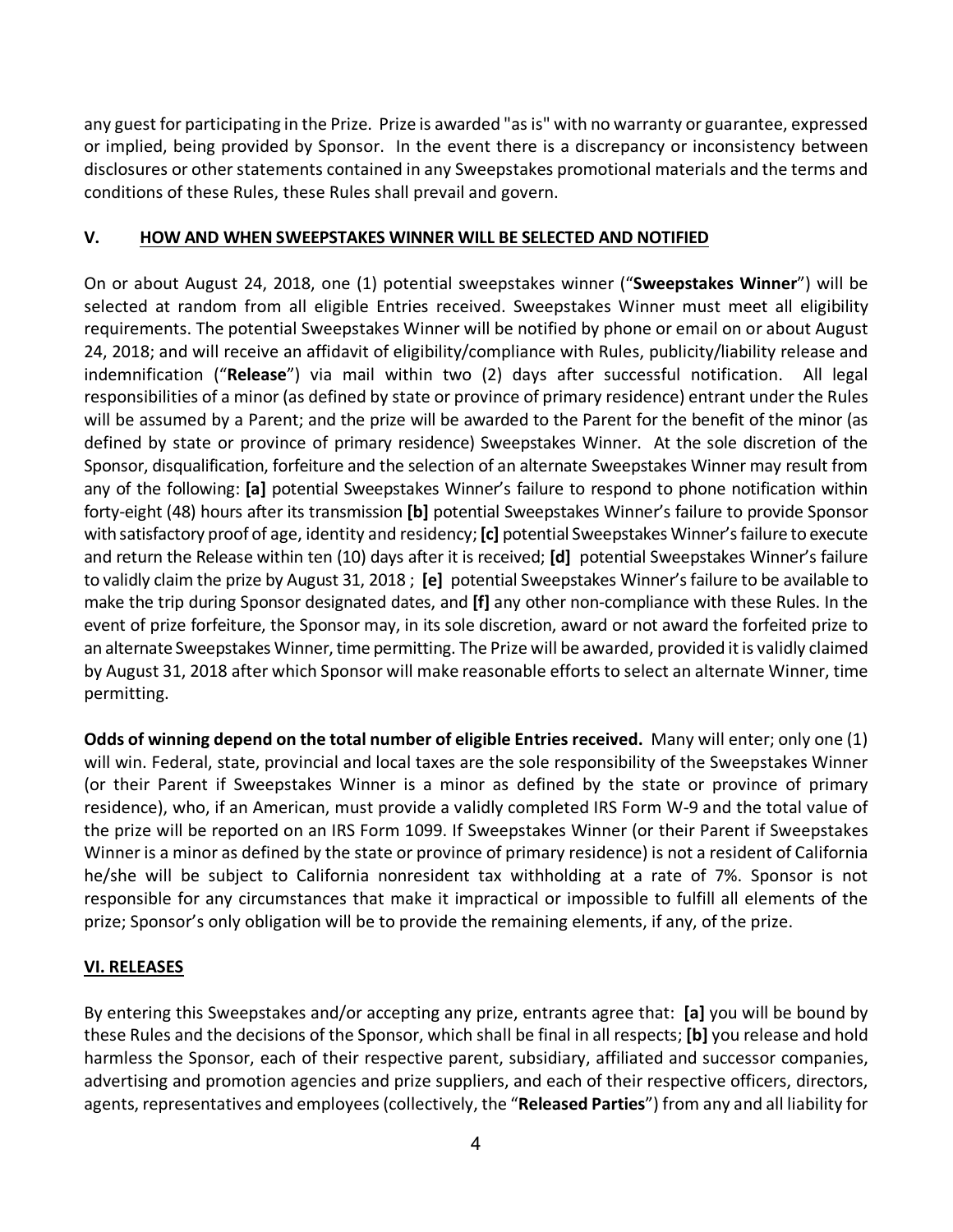claims, injuries, losses or damages of any kind, including without limitation, death and bodily injury, resulting, in whole or in part, directly or indirectly, from the awarding, delivery, acceptance, use, misuse, possession, loss or misdirection of the prize; participation in the Sweepstakes or any Sweepstakesrelated activity or travel or from any interaction with, or downloading of, computer Sweepstakes information; **[c]** the Released Parties do not make any representation, warranty or guarantee, express or implied, relating to the Sweepstakes or the prize; **[d]** Sweepstakes Winner's acceptance of a prize constitutes the grant to Sponsor and assigns of an unconditional right to use your name, voice, likeness, photograph, biographical and prize information, city and state of residence and Entry materials ("**Likeness**") for programming, publicity, advertising or promotional purposes, in any and all media now known or hereafter created or conceived, worldwide in perpetuity, without further compensation unless prohibited by law (Sponsor is not obligated to use any of the above mentioned information or materials, but may do so and may edit such information or materials, at Sponsor's sole discretion); **[e]** Sweepstakes Winner's acceptance of prize constitutes the grant to Sponsor and assigns to discuss Likeness in programs, and Sweepstakes Winner acknowledges that such discussion may include statements or opinions by the program talent or others about the Likeness and that those statements and opinions may be considered surprising, humiliating, embarrassing, derogatory, defamatory or otherwise offensive or injurious to them and agrees to release and hold harmless the Released Parties from any actions, claims, injury, loss or damage allegedly caused, directly or indirectly, by any such statements or opinions that may be made regarding the Likeness; **[f]** if for any reason the Sweepstakes is not capable of running as planned, including but not limited to, infection by computer virus, bugs tampering, unauthorized human or other intervention, fraud, technical failures, Acts of God, acts or regulations of any governmental or supra-national authority, war, national emergency, accident, fire, riot, strikes, lockouts, industrial disputes, acts of terrorism or other matters beyond the Sponsor's reasonable control, corrupt, affect, prevent or impair the administration, security, fairness, integrity or proper conduct of the Sweepstakes, so that it cannot be conducted as originally planned, Sponsor reserves the right, in its sole discretion, to disqualify any individual who tampers with the Entry process, to modify the Rules or to cancel, modify, terminate or suspend the Sweepstakes; and in such event, to determine the Sweepstakes Winner using all non-suspect eligible Entries received up to time of cancellation or by such method as Sponsor in its sole discretion shall consider equitable; **[g]** the Released Parties are not responsible for typographical or other errors in the offer or administration of this Sweepstakes, including but not limited to: human error, errors in the advertising, Rules, selection and announcement of the Sweepstakes Winner and distribution of the prizes; **[h]** any portion of the prize not accepted or used by the Sweepstakes Winner will be forfeited; **[i]** the Released Parties are not responsible for any inability of the Sweepstakes Winner to accept or use the prize (or any portion thereof) for any reason; **[j]** the Sponsor has the right, at any time and at its sole discretion, to disqualify any individual it suspects to be doing any of the following: (1) tampering or attempting to tamper with the Entry process or the operation of the Sweepstakes; (2) violating the Rules; (3) violating the terms of service, privacy policy or other terms, conditions of use and/or general rules or guidelines of any Sweepstakes property or service; (4) acting in bad faith, unsportsmanlike or disruptive manner, or with intent to annoy, abuse, threaten or harass any other person or (5) for any other good cause as determined solely by the Sponsor; **[k]** Sponsor has the right to modify prize award procedures at its sole discretion; **[l]** all disputes, claims and causes of action at law or in equity (individually, "**Claim**") arising out of or relating to this Sweepstakes, the prize, or the meaning or interpretation of the Rules shall be resolved by applying the laws of California, without regard to conflict of laws provisions therein, and shall be solely and exclusively